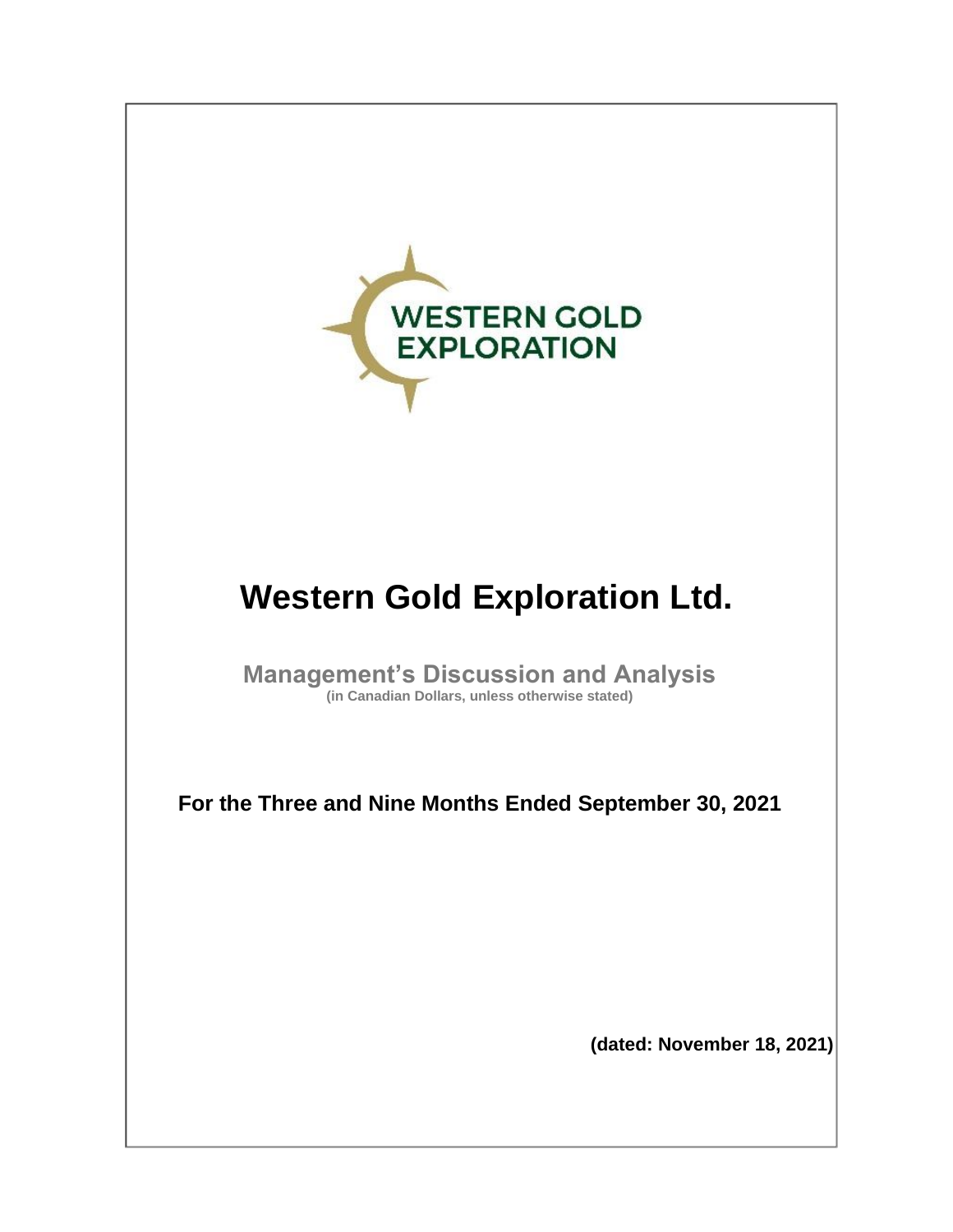| CAUTIONARY STATEMENT REGARDING FORWARD-LOOKING INFORMATION __________________________________3 |  |
|------------------------------------------------------------------------------------------------|--|
|                                                                                                |  |
|                                                                                                |  |
|                                                                                                |  |
|                                                                                                |  |
|                                                                                                |  |
|                                                                                                |  |
|                                                                                                |  |
|                                                                                                |  |
|                                                                                                |  |
|                                                                                                |  |
|                                                                                                |  |
|                                                                                                |  |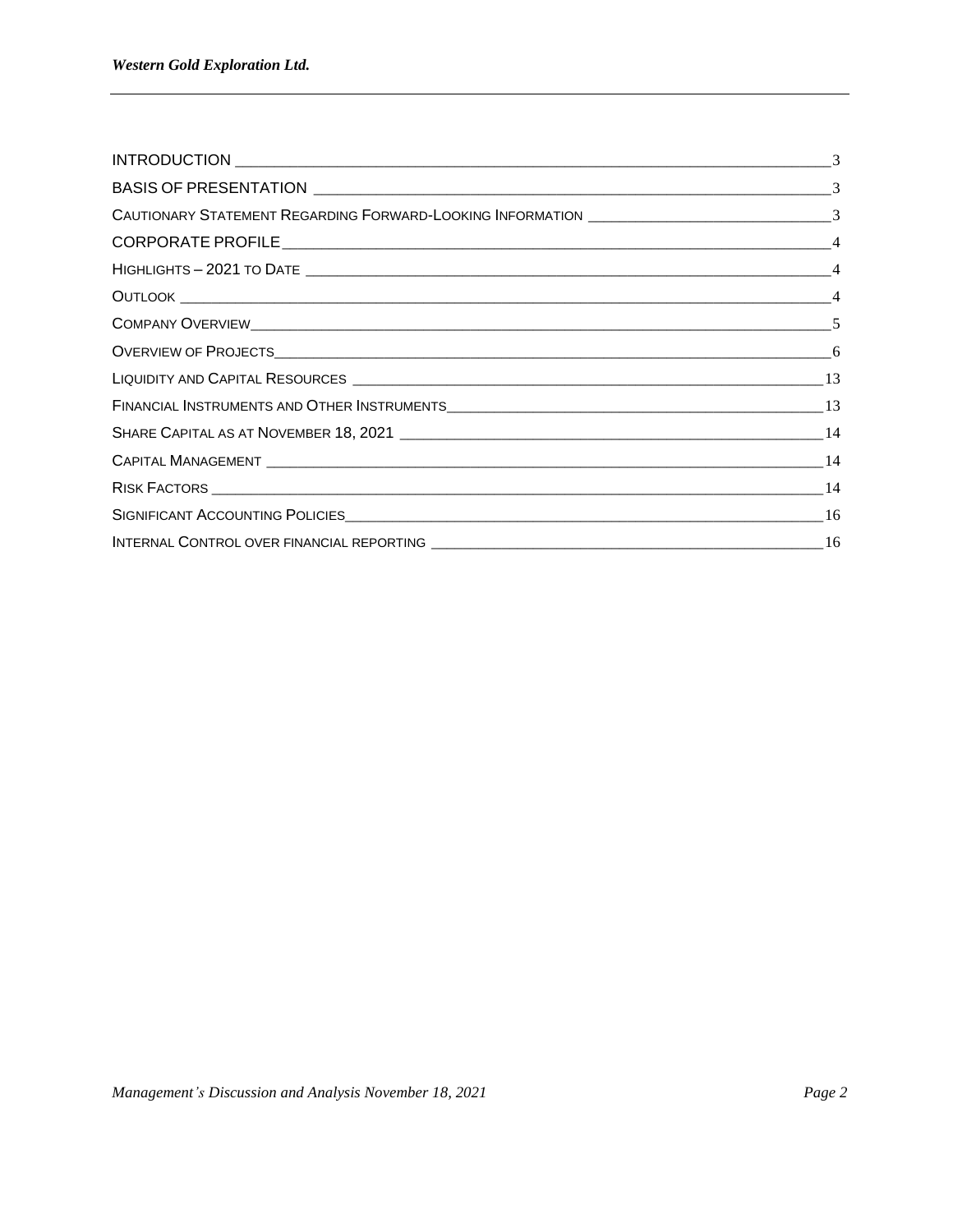# **Western Gold Exploration Ltd. Management's Discussion and Analysis For the Three and Nine Months Ended September 30, 2021**

# **INTRODUCTION**

The following management's discussion and analysis ("MD&A") is intended to help the reader understand Western Gold Exploration Ltd.'s (the "Company", "we" or "our"), operations, financial performance and present and future business environment. This MD&A should be read in conjunction with the Company's condensed interim consolidated financial statements and notes thereto as at and for the three and nine months ended September 30, 2021 and 2020 (the "**Financial Statements**"). This MD&A was prepared by management of the Company and was reviewed by and approved by the Company's Board of Directors on November XX, 2021.

## **BASIS OF PRESENTATION**

This MD&A and the Financial Statements have been prepared in Canadian dollars ("CAD" or "\$"), unless otherwise indicated, and in accordance with International Financial Reporting Standards ("IFRS"). For the purposes of preparing our MD&A, we consider the materiality of information. We evaluate materiality with reference to all relevant circumstances, including potential market sensitivity. Information is considered material if: (i) it would significantly alter the total mix of information available to investors; or (ii) there is a substantial likelihood that a reasonable investor would consider it important in making an investment decision; or (iii) such information results in, or would reasonably be expected to result in, a significant change in the market price or value of our shares.

## **CAUTIONARY STATEMENT REGARDING FORWARD-LOOKING INFORMATION**

Certain statements contained in this document constitute "forward-looking information". When used in this document, the words "may", "would", "could", "will", "intend", "plan", "propose", "anticipate", "believe", used by any of the Company's management, are intended to identify forward-looking information. Such statements reflect the Company's forecasts, estimates and expectations, as they relate to the Company's current views based on their experience and expertise with respect to future events and are subject to certain risks, uncertainties and assumptions. Many factors could cause the Company's actual results, performance or achievements to be materially different from any future results, performance or achievements that may be expressed or implied by such forward-looking statements.

Given these risks and uncertainties, readers are cautioned not to place undue reliance on such forward- looking statements. The Company does not intend, and does not assume any obligation, to update any such factors or to publicly announce the result of any revisions to any of the forwardlooking statements contained herein to reflect future results, events or developments unless required by law.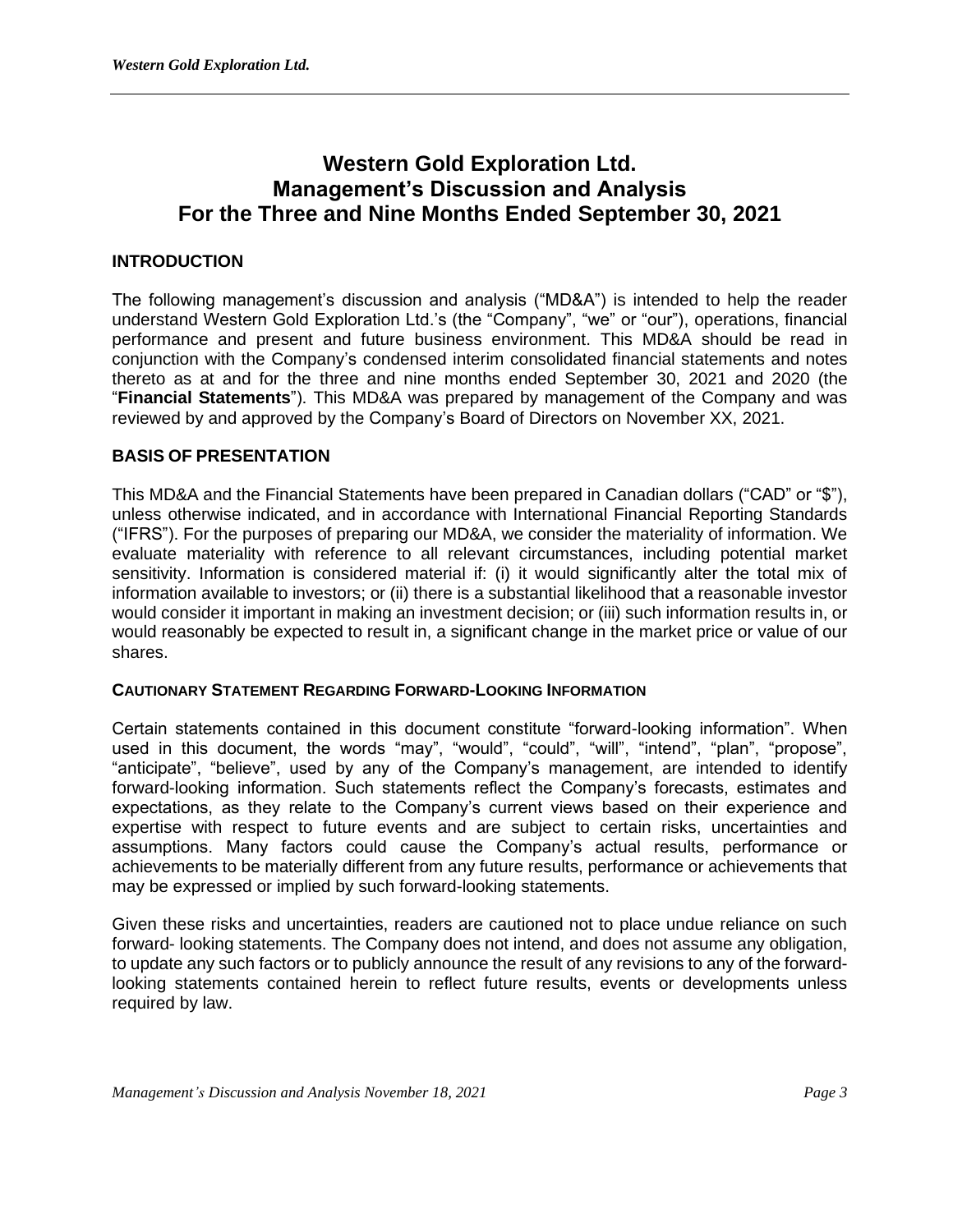# **CORPORATE PROFILE**

#### **HIGHLIGHTS – 2021 TO DATE**

• Drilling Campaign: In April 2021, the Company commenced an exploration drilling campaign at the Stronchullin prospect within its 3,253 hectare Knapdale Project, located in Argyllshire, Scotland. The Company engaged Priority Drilling as drilling contractors to undertake the program. This 2021 drilling program is a follow up to scout drilling completed in 2017‐2018 and deep overburden (DOB) geochemical surveys undertaken in 2020. The 2021 drilling program included eight diamond drill holes of 150-200m depth each, for aggregate drilling of 1,360 metres, which will be used to evaluate the economic potential of the Stronchullin quartz-gold-silver-base metal veins in the vicinity of the historic gold mine. The onsite activity was completed on July 2, 2021.

The core samples analysis was completed by ALS Limited's facility in Loughrea Galway, Ireland. The highlights of the drilling campaign were announced on September 10, 2021. Additional details are included in the 'Overview of Projects' below.

Drilling to date in the immediate vicinity of the historic Stronchullin gold mine has confirmed continuity of the lode structure over a strike length of 100m and over a 100m vertical interval, however gold and base metal mineralization is erratically developed. The results help support the Company's understanding of the Knapdale area. The Company now intends to review all the Stronchullin data from the current and previous campaigns, including from the recent geochemical surveys. Once this has been completed, it will update shareholders with future activities at its adjacent Gossan Burn prospects within the Knapdale Property.

Further details regarding the exploration target can be found in the Company's "NI 43-101 Technical Report, Geological Introduction to Knapdale Gold-Silver Project, Scotland" with an effective date of September 12, 2020, which can be found on the Company's website or under the Company's SEDAR profile.

• In conjunction with the 2021 drilling program and related core analysis, the Company completed its review of the deep overburden geochemical surveys. This analysis was initiated in September 2020 had been disrupted by COVID-19 related delays.

## **OUTLOOK**

- Following on from the completion of the recent Stronchullin drilling campaign the company is completing further analysis of those results.
- At the same time the company is carrying out further geochemical analysis of its Gossan Burn project to confirm drilling targets in preparation for an exploration campaign at the start of Q2 of 2022. The Gossan Burn prospect is characterized by a well-defined base of till (top of bedrock) anomaly with gold values between 63-134 ppb Au and up to 584 ppb Au. Copper mineralisation is evident in intensely hematite-silica-altered sericite schist host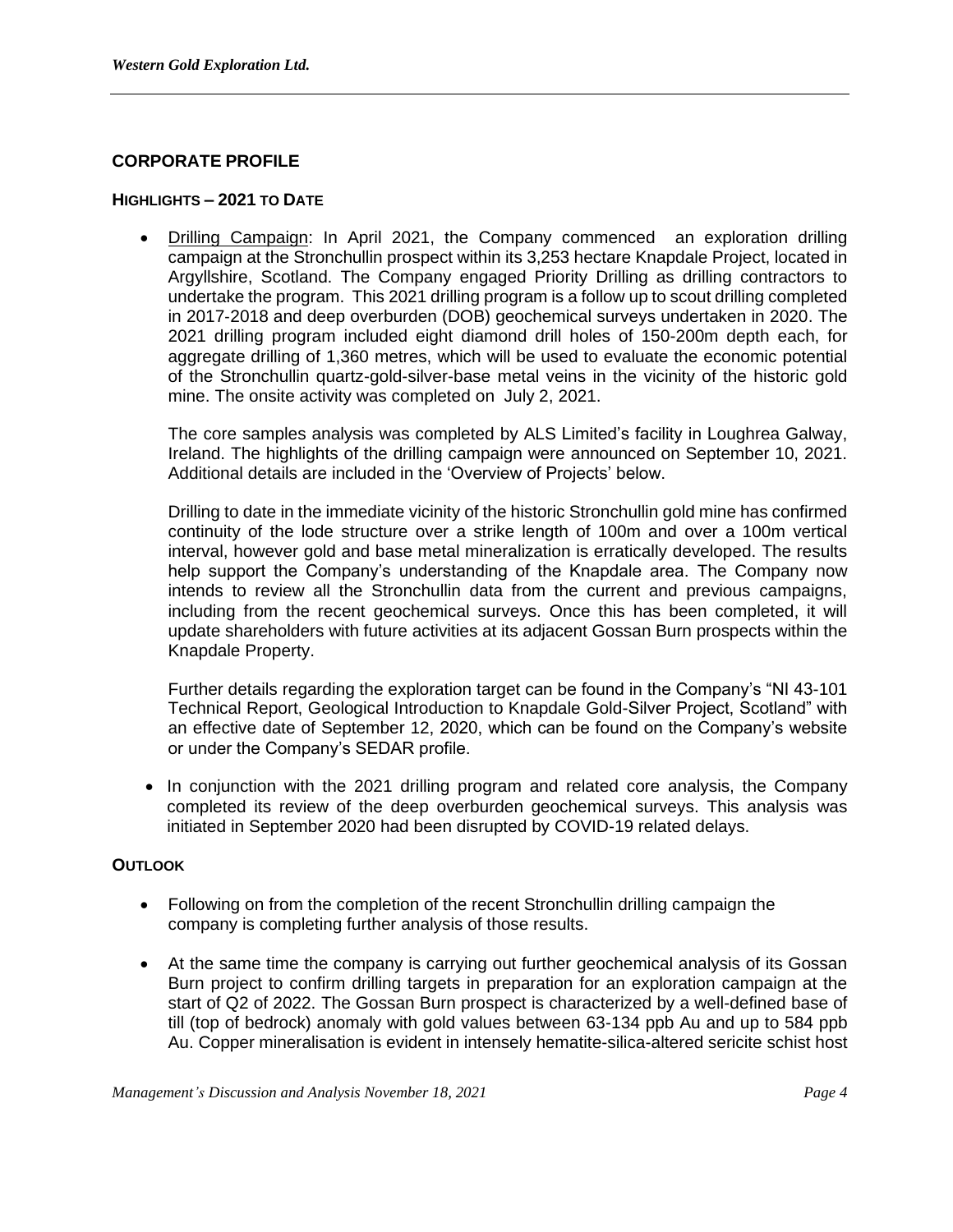rocks with chalcocite, chalcopyrite, malachite and rare azurite. Two rock grab samples yielded: 40% Cu and 18.8 g/t Ag; and 27.7% Cu, 14.4 g/t Ag. The deep overburden and IP surveys that were completed in 2021 have been interpreted and will be assessed with ongoing geochemical results to assist in targeting at Gossan Burn.

- The Company's copper porphyry project at Lagalochan is expected to be assessed to determine the strategy to recommence the next phase of exploration activities in 2022.
- Western Gold continues to be engaged in looking for and evaluating other prospective exploration targets throughout Scotland.

# **Company Overview**

The Company was incorporated as Cassowary Capital Corporation Limited ("Cassowary") pursuant to the provisions of the *Business Corporations Act* (Alberta) on January 31, 2018. The Company was a "Capital Pool Company ("**CPC**") as defined pursuant to Policy 2.4 – *Capital Pool Companies* ("**Policy 2.4**") of the TSX Venture Exchange (the "**TSXV**") until its "Qualifying Transaction" under Policy 2.4, was completed on October 29, 2020. In accordance with IFRS, the Qualifying Transaction was accounted for as a Reverse Takeover of Cassowary by Western Gold Exploration Limited ("**WGE UK**") (the "RTO"). Consequently, the MD&A and the accompanying Financial Statements were prepared from the perspective of WGE UK acquiring Cassowary on October 29, 2020 and including the consolidated activities and financial position of Cassowary thereafter. The MD&A includes additional information regarding financing activities of Cassowary prior to the RTO. As a result of the Qualifying Transaction, the Company became a Tier 2 Mining issuer under the policies of the TSXV and changed its name to Western Gold Exploration Ltd. effective October 21, 2020. The Company maintains its head office at The Lighthouse, St. Abbs Suite, Heugh Road, North Berwick EH39 5PX Scotland and its registered office at 1600, 421 - 7th Avenue SW Calgary, Alberta T2P 4K9.

The Company is a mineral exploration company primarily operating in Scotland through WGE UK and its wholly-owned subsidiary Lorne Resources Ltd. ("**Lorne**") a Scottish registered company (registered no. SC419439) with its office in North Berwick, East Lothian, Scotland. At the time of the acquisition of Lorne in March 2018, Lorne was a dormant company with its only assets being the Knapdale Gold Project license ("**Knapdale**") and the Lagalochan license ("**Lagalochan**"). Knapdale is an early exploration stage project prospective for orogenic quartz-gold-silver lodes that comprises three contiguous sub-properties (Stronchullin prospect; Ormsary North and Ormsary South collectively the Allt Dearg prospect). Knapdale is in the parish of Knapdale South, which is approximately 70 km west of Glasgow. The Company's focus is to conduct an exploration program targeting historic mines and gold occurrences to develop an initial resource estimate. Lagalochan, which is approximately 90 km northwest of Glasgow, is considered a copper-gold porphyry prospect for future exploration.

The Company is subject to the risks and challenges experienced by other companies at a comparable stage. These risks include, but are not limited to, continuing losses, dependence on key individuals and the ability to secure adequate financing or to complete corporate transactions to meet minimum capital required to successfully complete its projects and fund other operating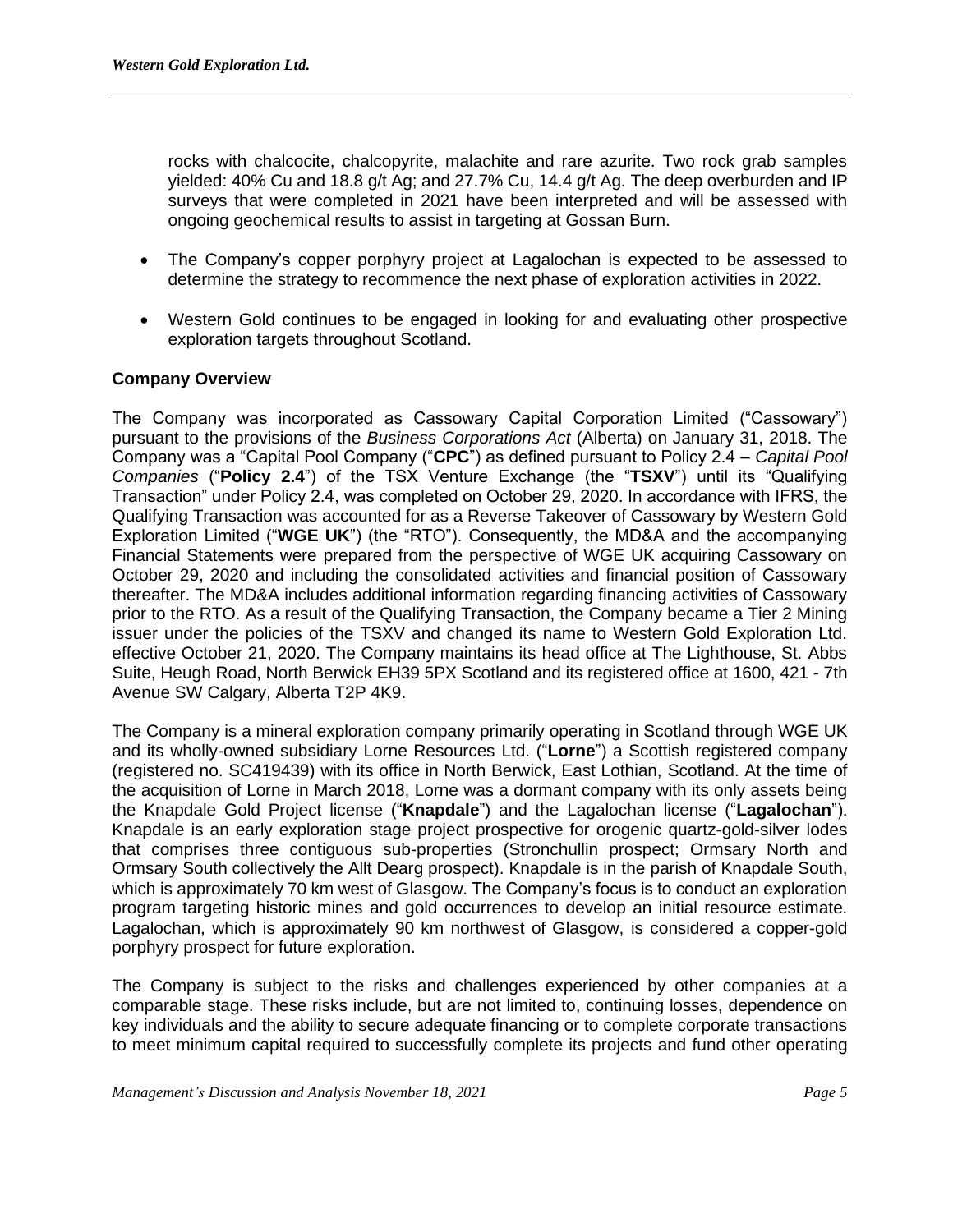expenses. Advancing the Company's projects through exploration and development will require significant capital. Given the current economic climate, the ability to raise funds may prove difficult. Refer to the "Liquidity and Capital Resources" and "Risk Factors" in the sections below for additional information.

None of the Company's projects have commenced commercial production and, accordingly, the Company is dependent upon debt and/or equity financings for its funding. The recoverability of the carrying value of exploration and evaluation projects, and ultimately the Company's ability to continue as a going concern, is dependent upon exploration results which indicate the potential for the discovery of economically recoverable reserves and resources, and the Company's ability to finance development and exploration of its projects through debt or equity financing for its funding. Changes in future conditions could require a material write-down of carrying values and the ability to pay its obligations as they fall due.

## **OVERVIEW OF PROJECTS**

## **Knapdale Gold Project**

Knapdale is an early exploration stage project prospective for orogenic quartz-gold-silver lodes that comprises three contiguous sub-properties (Stronchullin prospect; Ormsary North and Ormsary South collectively the Allt Dearg prospect). The minerals rights extend to base metal exploration rights over 3,253 hectares, with right to lease, and gold exploration rights over 1,574 hectares, with conditional rights to lease. Prospecting Agreements to work on these sub-properties were originally acquired by Lorne and include a Crown Charter 1907 rights to gold and silver at Stronchullin and Ormsary North sub-properties. The Prospecting Agreements include options to lease, which if exercised, give rights to mine and surface access. The Ormsary South sub-property Prospecting Agreements include surface access rights and base metal mining rights agreements. Mining rights to gold and silver are owned by the Crown.

The landowners have granted exclusive surface access to Lorne for up to 15 years from 2018, with work commitments of £1.5 million before July 29, 2023 and £3 million in total before July 29, 2024. The Prospecting Agreements may be terminated by the landowners if the work commitment is not met. The option period for the Prospecting Agreements expires on January 28, 2033.

Annual option fee schedules to each of Ormsary and Stronchullin owners is currently £5,000 index linked since 2018, rising to £10,000 index linked in 2023 and £15,000 index linked in 2028. If leases are acquired, each landowner is paid rent of £40,000 per annum, index linked and a royalty of 2% net realisable value on all base metals and 1.5% net realisable value of gold and silver, plus a share of any saving in royalty payable to the Crown for gold and silver. Royalty is payable to the Crown on all gold and silver extracted. This is likely to be 4% of net realisable value.

Knapdale is located within the Dalradian Supergroup ("Dalradian Belt"). Other significant sites in the Dalradian Belt include:

- Curraghinalt, Northern Ireland, where Dalradian Resources aim to operate a mine subject to planning being granted; and
- Tyndrum, Scotland, where Scotgold Resources operate the Cononish Gold mine.

*Management's Discussion and Analysis November 18, 2021 Page 6*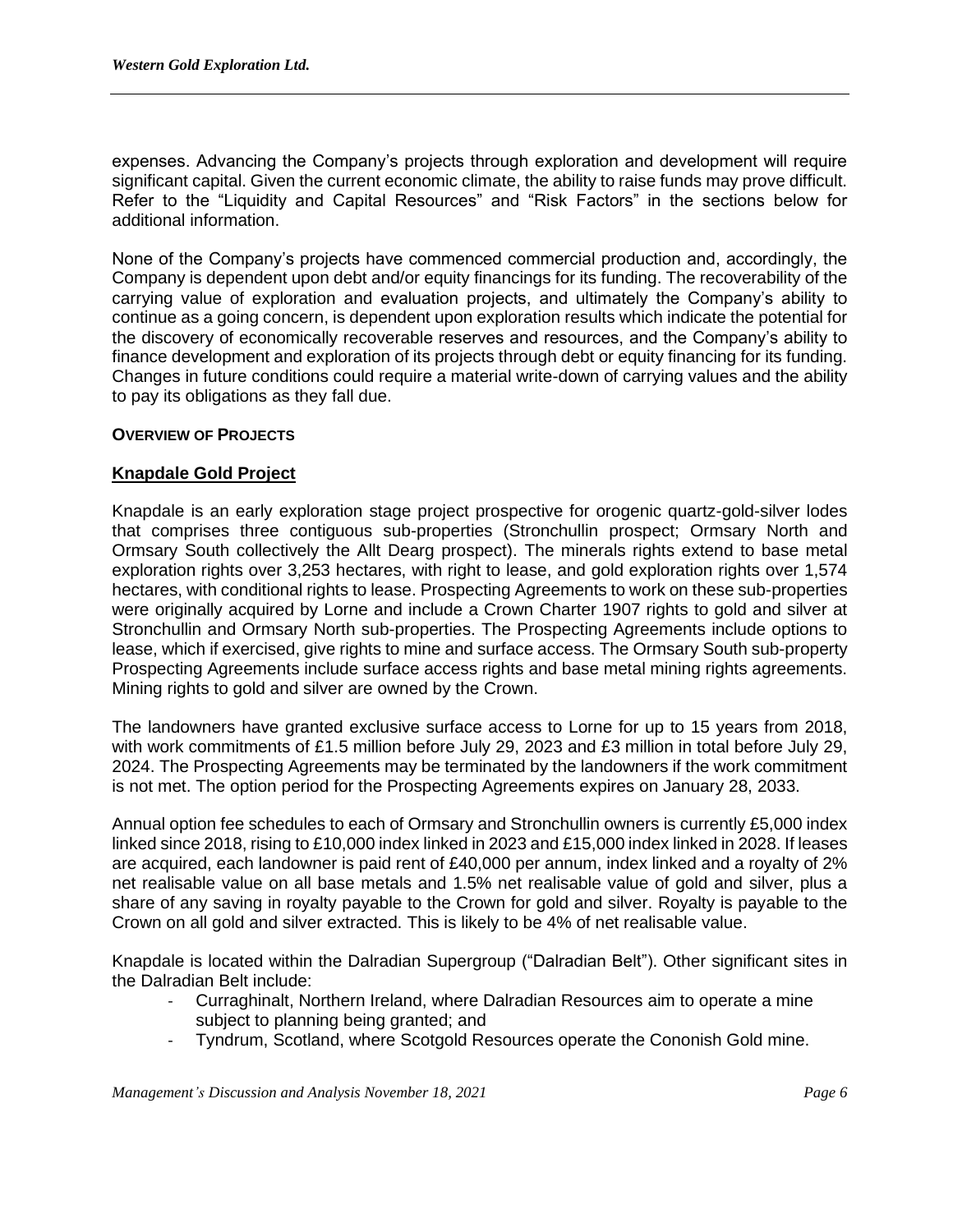The Company acquired the rights to all data associated with Lorne's 2014-2018 exploration programs at Knapdale. The exploration work and database detail multiple deep till/soil, streamsediment, panned concentrate, rock grab and trench rock sample surveys (n=1,059 total samples), a water monitoring program and a 2017-2018 drill program that drilled 10 drill holes. Collectively, the drill program intersected and cored a total of 1,216.0 m that include 751.5 m at the Stronchullin and 464.5 m at the Ormsary North sub-properties (Stronchullin and Allt Dearg prospects, respectively).

The highlights of the 1,360 metres drilling campaign, as announced on September 10, 2021 follow:

- Intersection in SD20-13 of 19.20 g/t gold + 1.19 g/t silver over 1.00m (true width ~0.80m) from 88.15m. The area extending north of SD20‐13 for 250m towards hole SD20‐12 is still regarded as a priority area for development of high‐grade quartz‐gold‐base metal veins with the highest ranked DOB gold and base metal anomaly remaining untested.
- Extension of quartz-gold-base-metal vein mineralisation from hole SD17-6 to hole SD20-14 was confirmed with an intersection of 12.20 g/t gold  $+$  20.4 g/t silver accompanied by highly anomalous base metal values over 1.00m (true width ~0.80m) from 56.90m. DOB sampling defined a subdued gold‐bismuth anomaly which indicates a possible continuation of the vein system for 150‐200m south of SD20‐14. Combined with 2017‐2018 drilling, 3 out of the 4 holes completed in the southern portion of Stronchullin, SD17‐6, SD20‐13 and SD20‐14 intersected high grade (>10g/t) gold veins and the potential strike length of the inferred contiguous mineralized vein system south from hole SD20‐12 is approximately 900m.
- Drilling to date in the immediate vicinity of the historic Stronchullin gold mine has confirmed continuity of the lode structure over a strike length of 100m and over a 100m vertical interval, however gold and base metal mineralization is erratically developed.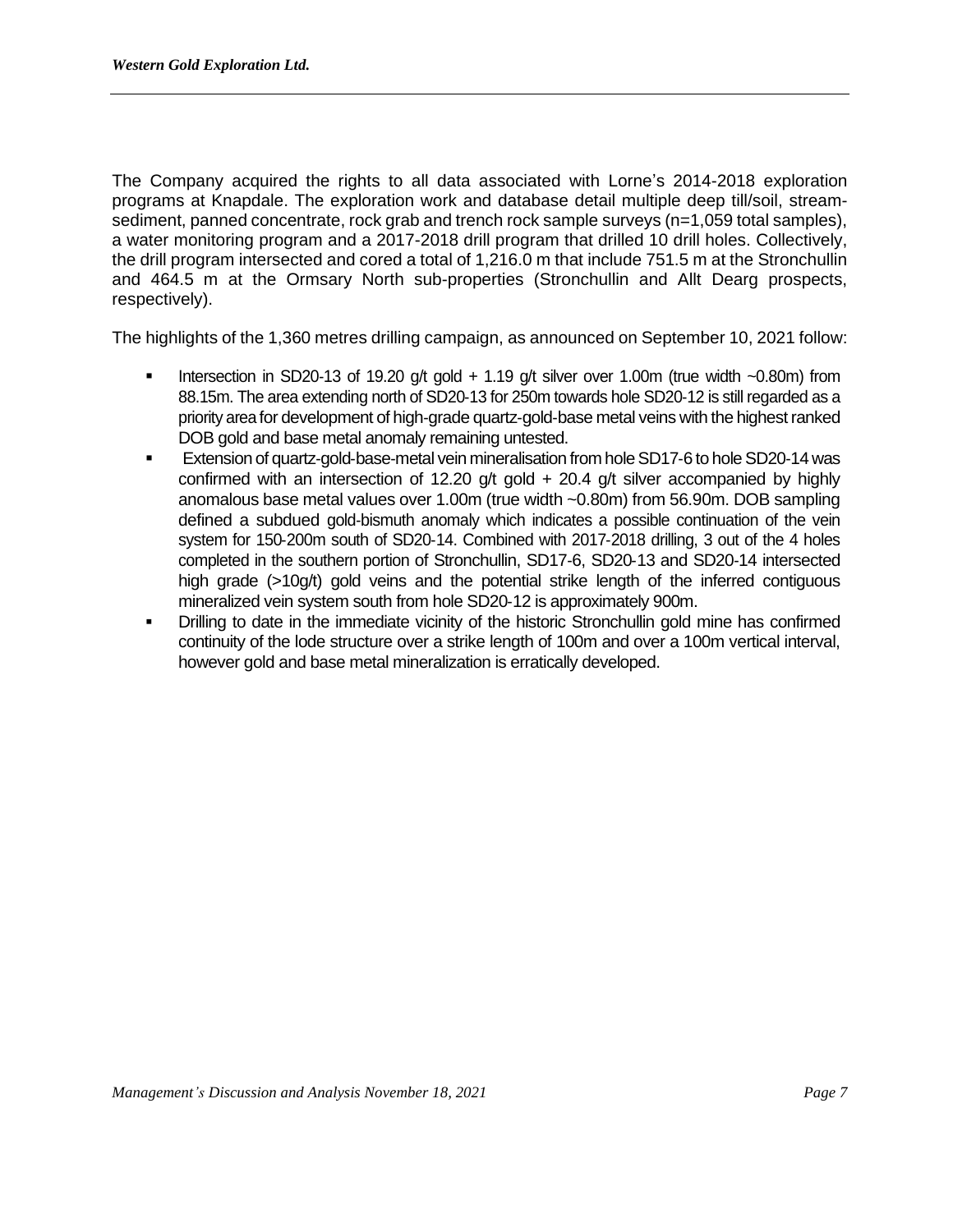| <b>Hole No</b> | From   | To     | <b>Interval</b> | Au $g/t$ | Ag $g/t$ | Cu<br>ppm | Pb ppm | Zn<br>ppm | <b>As</b><br>ppm | Sb<br>ppm |
|----------------|--------|--------|-----------------|----------|----------|-----------|--------|-----------|------------------|-----------|
| SD20-8         | 112.0m | 114.0m | 2.00m           | 2.08     | 0.17     | 28        | 138    | 187       | 14               | 0.6       |
|                | 138.45 | 139.7m | 1.25m           | 4.63     | 14.3     | 1190      | 2910   | 188       | 73               | 161       |
|                |        |        |                 |          |          |           |        |           |                  |           |
| SD20-10        | 51.80m | 52.40m | 0.60m           | 1.50     | 1.32     | 9         | 3930   | 3160      | 79               | 958       |
|                | 61.65m | 62.15m | 0.50m           | 1.20     | 1.61     | 167       | 1960   | 2750      | 61               | 269       |
|                |        |        |                 |          |          |           |        |           |                  |           |
| SD20-11        | 103.0m | 104.5m | 1.50m           | 1.21     | 1.49     | 19        | 2040   | 463       | 100              | 321       |
|                |        |        |                 |          |          |           |        |           |                  |           |
| SD20-12        | 31.60m | 32.40m | 0.80m           | 2.85     | 0.48     | 13        | 54     | 14        | 288              | 21        |
|                | 81.00m | 82.00m | 1.00m           | 4.06     | 7.61     | 2030      | 15450  | 4750      | 15               | 3.5       |
|                |        |        |                 |          |          |           |        |           |                  |           |
| SD20-13        | 88.15m | 89.15m | 1.00m           | 19.2     | 1.19     | 60        | 721    | 152       | 104              | 25        |
| SD20-14        | 56.90m | 57.90m | 1.00m           | 12.2     | 20.4     | 485       | 13000  | 1740      | 53               | 412       |
|                | 91.00m | 92.40m | 1.40m           | 1.59     | 7.64     | 41        | 1460   | 47        | 55               | 614       |
|                |        |        |                 |          |          |           |        |           |                  |           |

Significant assay results are presented in Table 1 below:

# Table 2: Drill Hole Coordinates

| Hole ID | Easting | <b>Northing</b> | <b>Elevation</b> | <b>Azimuth</b> | <b>Dip</b> | Depth (m) |
|---------|---------|-----------------|------------------|----------------|------------|-----------|
| SD20-7  | 184371  | 678977          | 70               | 110            | -50        | 89.50     |
| SD20-8  | 184295  | 678965          | 78               | 100            | -45        | 146.10    |
| SD20-9  | 184432  | 679097          | 47               | 100            | $-54$      | 158.50    |
| SD20-10 | 184415  | 679130          | 44               | 90             | $-52$      | 200.00    |
| SD20-11 | 184396  | 679191          | 42               | 90             | -50        | 202.95    |
| SD20-12 | 184314  | 678931          | 81               | 110            | -45        | 185.45    |
| SD20-13 | 184215  | 678700          | 86               | 90             | -50        | 203.05    |
| SD20-14 | 184052  | 678250          | 117              | 100            | -45        | 169.00    |

*NOTE: Coordinates are Ordnance Survey of Great Britain OSGB36 Datum and British National Grid Projection.* 

*Management's Discussion and Analysis November 18, 2021 Page 8*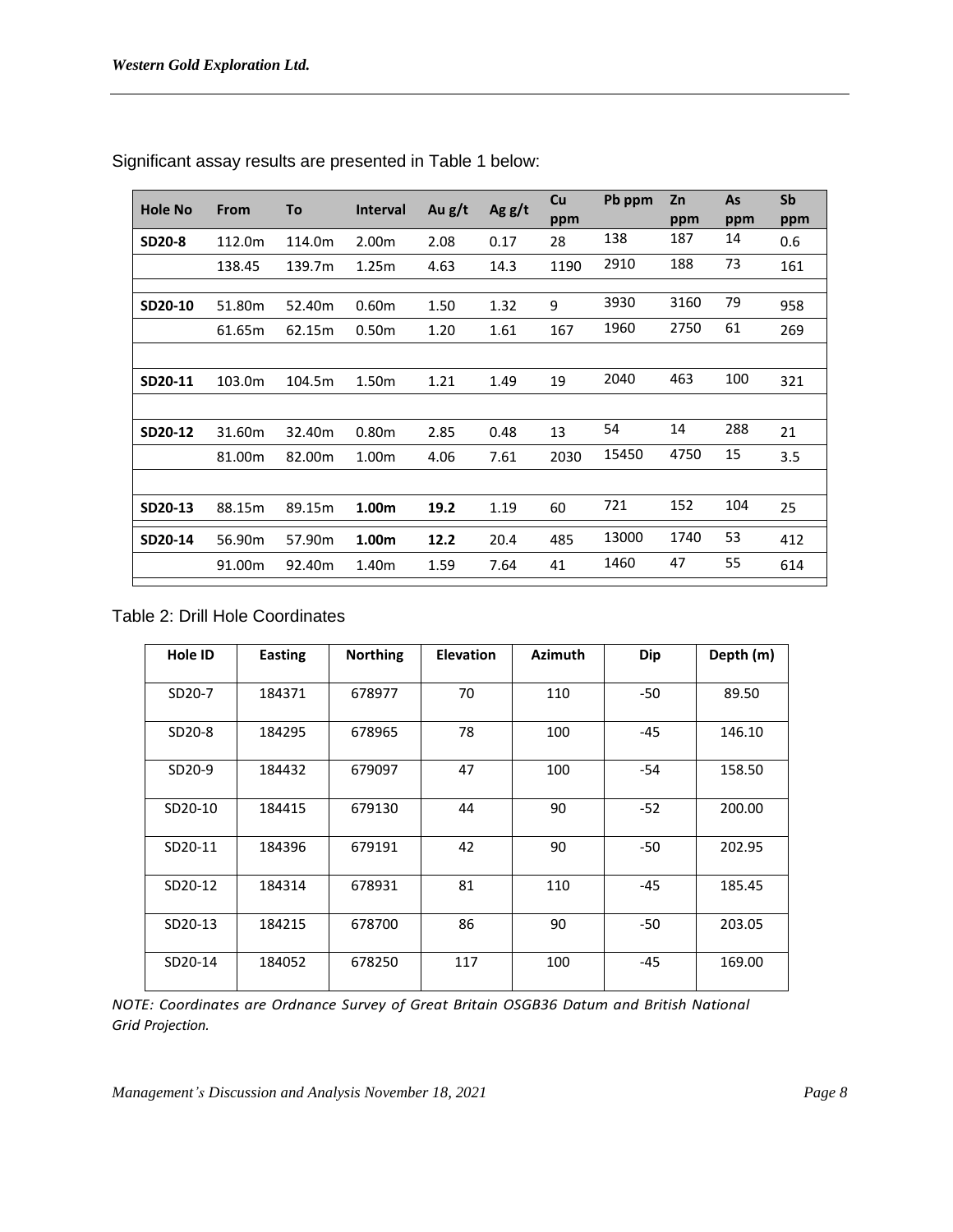Drilling concentrated over a 500m strike extension of the main lode structure in the vicinity of the historic Stronchullin gold mine. Holes SD20‐9, 10 and 11 intersected the main lode and footwall structures at their predicted positions although gold and base metal values were a magnitude lower than those previously intersected in holes SD17‐2 and SD17‐3. There is a direct relationship between base metal content and elevated gold values at the Stronchullin mine. The northern extension of the Stronchullin lode structure to the north of Stronchullin Burn as indicated by the DOB geochemical survey was also confirmed by hole SD20‐11.

Holes SD20-7, 8, 12, 13 and 14 were drilled along an 800m strike extension southward from the historic mining area, testing strong coincident gold‐bismuth‐lead DOB anomalies to confirm continuity along strike from the high grade intercept previously reported in hole SD17‐3. Significant intercepts were reported in hole SD20‐14 (1.00m @ 12.20 g/t Au + 20.4 g/t Ag from 56.90m) and hole SD20‐13 (1.00m @ 19.20 g/t Au + 1.19 g/t Ag from 88.15m).

The stratigraphy in the mine area southward to hole SD20‐14 is now well defined and the sub‐surface geometry of the Upper Erins Quartzite Formation and the black graphitic phyllite member of the Stronchullin Phyllite Formation are reasonably well constrained which will enable deeper drilling to more accurately target auriferous quartz veins within preferred host rocks.

# **Review by Qualified Person, Quality Assurance and Quality Control**

Mr. Patrick Waters, Consultant Professional Geologist is the Qualified Person as defined by National Instruction 43‐101, responsible for the accuracy of scientific and technical information in this report.

Drill cores were geologically and geotechnically logged, photographed, split by core saw and sampled under the supervision of the Company s geologists. Half core of mineralised intersections was submitted to ALS Geochemistry s laboratory at Loughrea in Ireland for analysis of gold, base metals and a suite of trace elements. All assays were conducted on intervals of split core, on average 1m in length. Quality control was monitored by incorporation of assay standards and duplicates.

All analytical work has been completed at the ALS Geochemistry laboratory facility in Loughrea, Ireland. ALS Geochemistry is an internationally accredited lab and are ISO compliant (ISO 9001:2008, ISO/IEC17025:2005). All drill core is prepared using the PREP 31B method and analyzed for gold using the Au‐AA23 procedure (30gm fire assay with AAS finish: Lower Detection Limit 0.005ppm gold; Upper Detection Limit 10ppm gold). Any samples that returned over-limit values (>10ppm gold) were analyzed by the Au‐AA25 Fire Assay procedure (0.01‐100ppm gold). All drill core samples are analyzed for silver, base metals and a comprehensive trace element suite using the ME‐ MS61L method following a four‐ acid digest.

Commercially available OREAS Certified Reference Materials and Blanks are routinely inserted into sample dispatches approximately every 25 samples. ALS Geochemistry also has its own QA/QC protocol using standards, blanks and duplicates.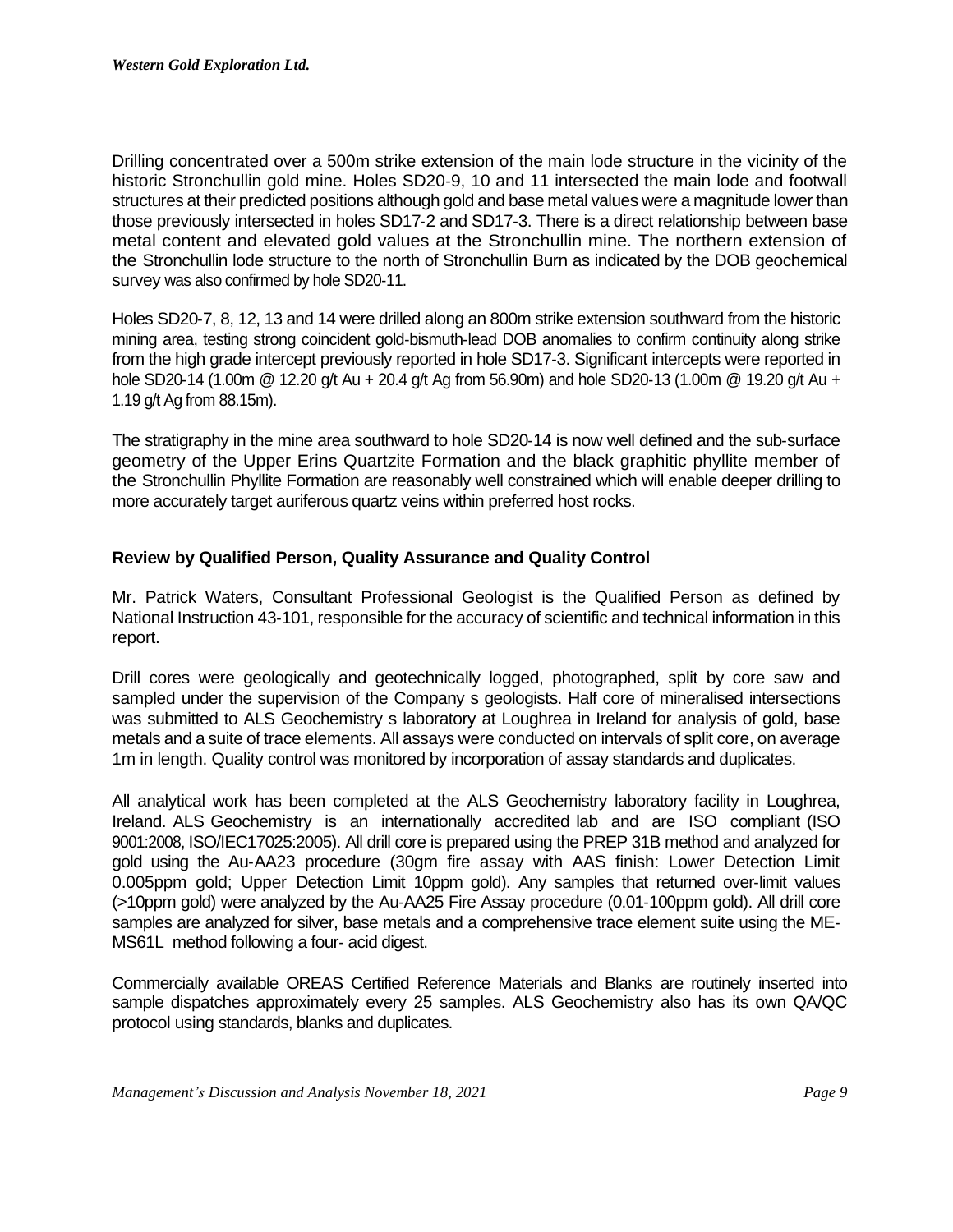# **Lagalochan Project**

Lagalochan is an early-stage exploration stage copper-gold porphyry prospect located in Kilmelford, Scotland. The mineral rights extend to base metal exploration rights over 612.5 hectares, with right to lease gold exploration rights over 118 km<sup>2</sup>, with conditional right to lease. The Company conducted a drilling exploration program beginning in the second-half of 2018 and finishing in early 2019. The Company compared the results of the Lagalochan exploration program and other related factors with Knapdale, and determined that the near-term exploration prospects for Knapdale would improve the Company's growth and financing opportunities. Consequently, Lagalochan will be maintained as a future exploration prospect, while the Company advances Knapdale. The Lagalochan license requires annual payments related to access agreements and rights of £24,000 each September; £8,000 each October and £5,000 each July, or an aggregate of £37,000 or \$65,120 per annum. There is no work commitment included in these agreements. No exploration work on the site is presently planned while the Company focusses on Knapdale.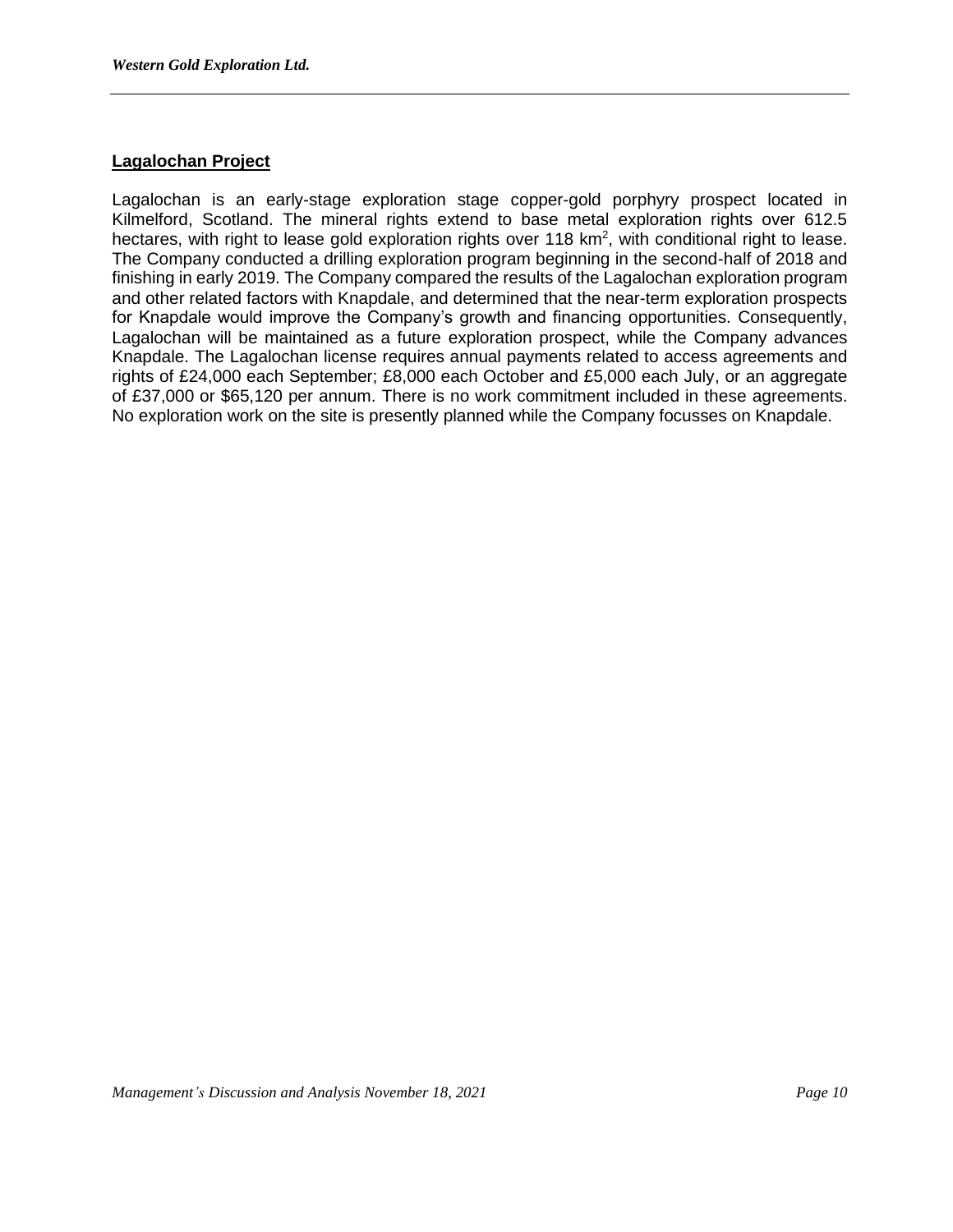#### **SELECTED FINANCIAL INFORMATION AND RESULTS OF OPERATIONS**

The Company, in accordance with TSXV policy 2.4, was classed as a Tier 2 mining issuer effective upon completion of the Qualifying Transaction. Accordingly, the Company has not recorded any revenues, and depends upon share issuances to fund its exploration and evaluation expenditures and administrative expenses.

The following table provides select financial information in CAD that should be read in conjunction with the condensed interim consolidated financial statements for the nine months ended September 30, 2021:

| <b>Financial Position -</b><br><b>Select Items:</b> | As at<br>September 30,<br>2021 | As at<br>December 31,<br>2020 | As at<br>December 31,<br>2019 |
|-----------------------------------------------------|--------------------------------|-------------------------------|-------------------------------|
| Cash and cash equivalents                           | 1,559,334                      | 3,087,762                     | 442                           |
| Working capital (deficit) <sup>(1)</sup>            | 1,678,920                      | 3,122,915                     | (209, 711)                    |
| Exploration and evaluation<br>properties            | 4,295,446                      | 3.132,343                     | 2,682,026                     |
| Total assets                                        | 6,025,829                      | 6,316,234                     | 2,790,272                     |
| Total non-current liabilities                       |                                |                               |                               |
| Shareholders' equity                                | 5,964,366                      | 6,255,257                     | 2,472,315                     |

(1) Working capital is a non-GAAP measure equal to current assets less current liabilities.

| <b>Exploration &amp; Evaluation</b><br><b>Additions</b> | 9 Months ended<br>September 30,<br>2021 | Year ended<br>December 31,<br>2020 | Year ended<br>December 31,<br>2019 |
|---------------------------------------------------------|-----------------------------------------|------------------------------------|------------------------------------|
| Consulting                                              | 264,564                                 | 51,667                             | 127,796                            |
| Drilling & fieldwork                                    | 854,995                                 | 230,433                            | 534,274                            |
| Fees & other costs                                      | 43,544                                  | 168,216                            | 50,535                             |
| Total additions in period                               | 1,163,103                               | 450,316                            | 712,605                            |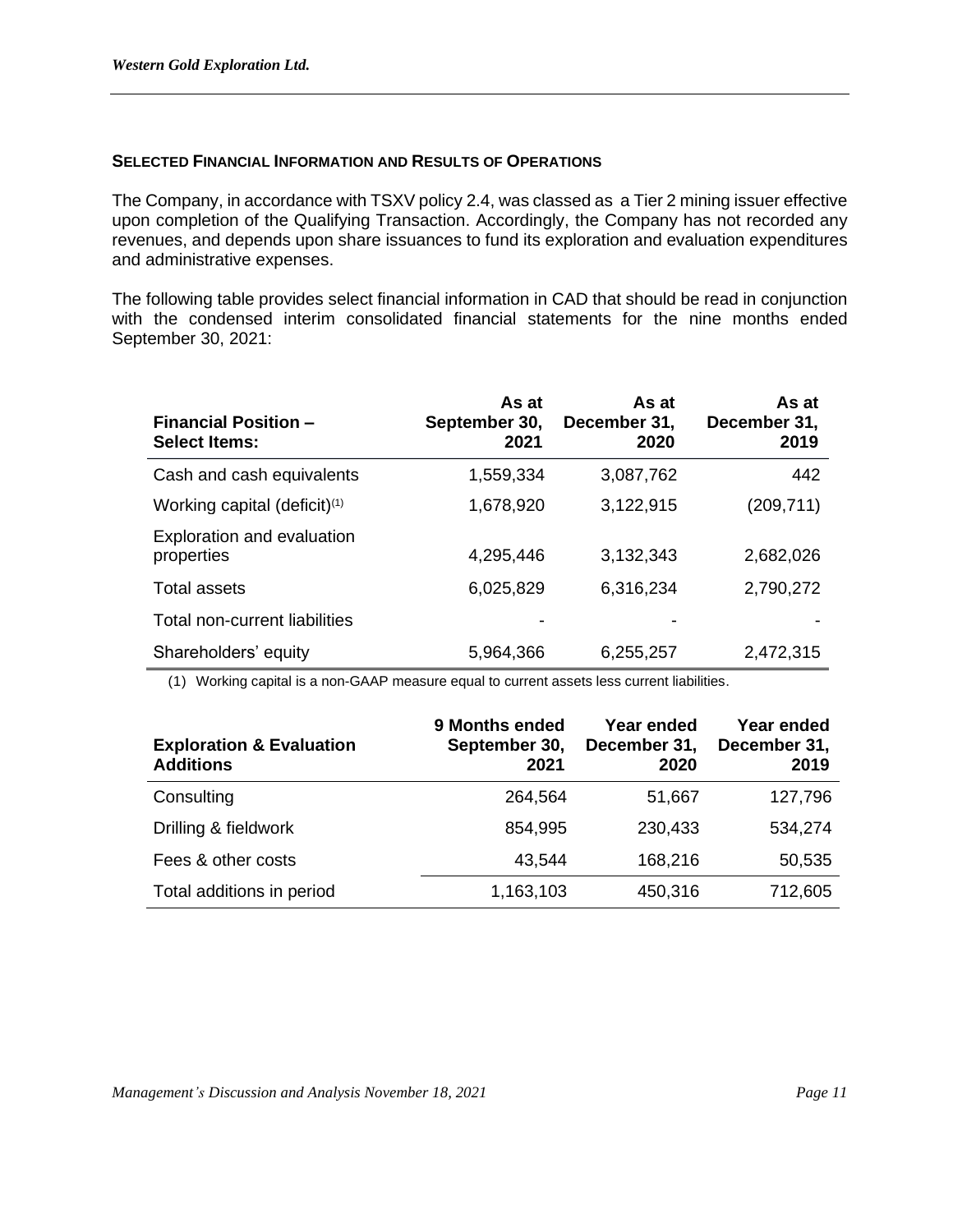| <b>Quarterly Period Ended</b> | <b>Net Loss and</b><br><b>Comprehensive</b><br>Loss | <b>Net Loss and</b><br><b>Comprehensive</b><br>Loss per Share <sup>(1)</sup> |
|-------------------------------|-----------------------------------------------------|------------------------------------------------------------------------------|
| September 30, 2021            | 125,096                                             | \$0.01                                                                       |
| June 30, 2021                 | 83,510                                              | \$0.00                                                                       |
| March 31, 2021                | 82,284                                              | \$0.00                                                                       |
| December 31, 2020             | 3,646,065                                           | \$0.40                                                                       |
| September 30, 2020            | 416,082                                             | \$0.07                                                                       |
| September 30, 2020            | 92,734                                              | 0.02<br>\$.                                                                  |
| March 31, 2020                | 78,030                                              | \$0.01                                                                       |
| December 31, 2019             | (70,475)                                            |                                                                              |

(1) EPS for Q4 2020 is based on the weighted average shares outstanding for the year ending December 31, 2020 of 9,181,146, which represents the post consolidation shares. EPS for Q1,Q2 and Q3 2020 are based on weighted average shares outstanding of 5,600,040.

# **Discussion of Operations**

During the nine months ended September 30, 2021, the Company continued the process to advance its exploration and evaluation of its mineral properties in Scotland ("E&E"). The drilling program approval process was more time consuming in 2020 and early 2021 due to the impact of COVID-19 restrictions and repercussions from the cyber attack on Scotland's Environment Protection Agency ('SEPA'). As a result, the Company's delayed drilling campaign was initiated in April 2021, with the drilling and assay analysis being completed in early July and September, respectively. E&E spending in the three-months ended and nine months ended September 30, 2021 of \$224,894 and \$1,163103, respectively (year ended December 31, 2020 - \$450,317).

The comprehensive losses for the three-months and nine-months ended September 30, 2021 were \$125,096 and \$290,892, respectively (three-months and nine-months ended September 30, 2020 – \$205,256 and \$373,824 respectively). Community and investor relations costs increased to \$34,435 in 2021 (2020 - \$16,375) primarily to support the Company's 2021 drilling campaign and its shareholder meeting and news releases. Office and sundry expenses of \$122,198 were higher in 2021 (2020 - \$38,079) primarily due to TSXV and regulatory fees not applicable in 2020 and higher insurance costs. General compensation expenses of \$60,536 were lower in 2021 (2020 - \$104,586) due to the change in focus on the 2021 drilling program, resulting in more consulting fees being capitalized to E&E. Professional fees were higher in the prior year primarily due to legal expenses related to the RTO negotiations.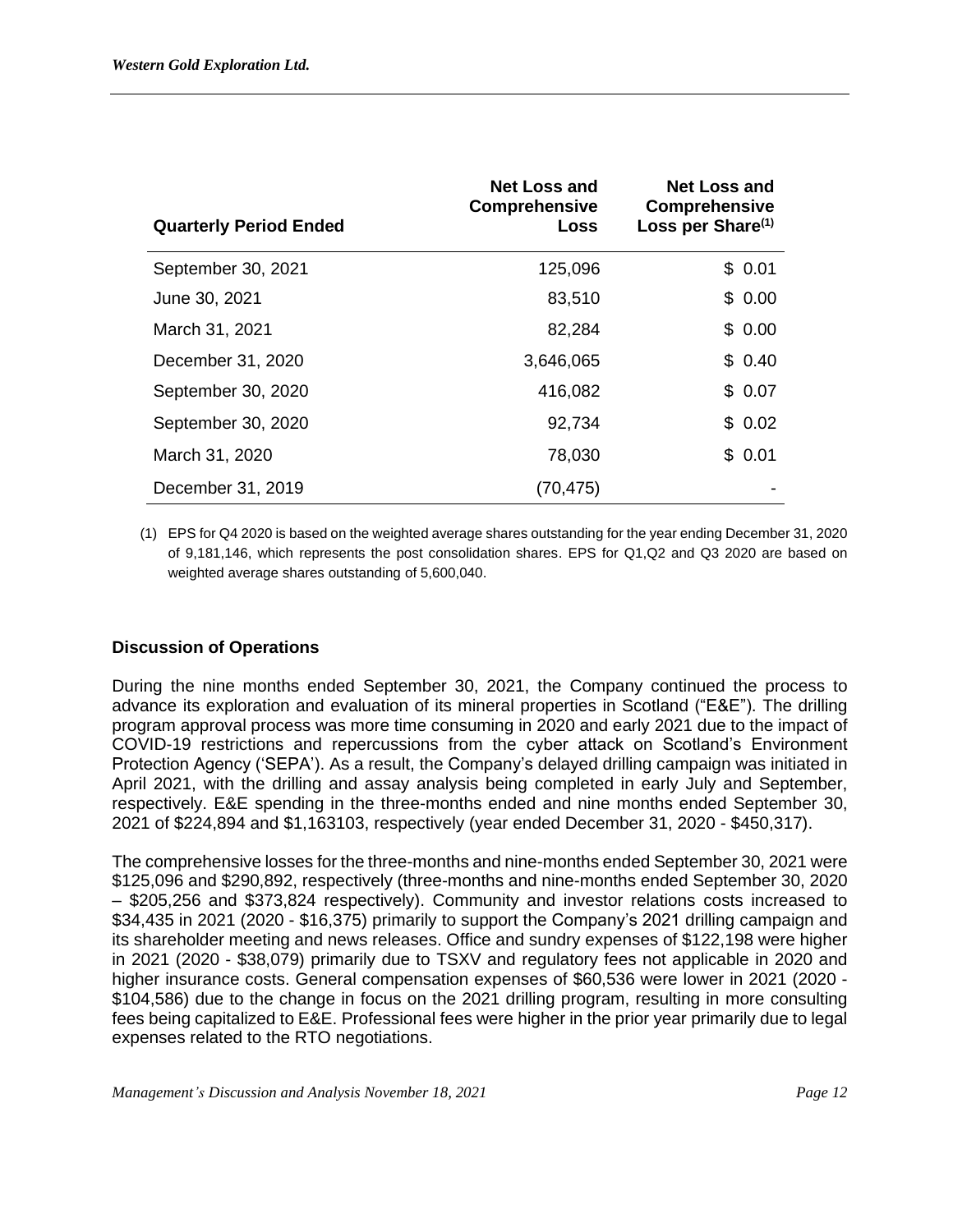## **LIQUIDITY AND CAPITAL RESOURCES**

Cash at September 30, 2021 totalled \$1,559,334 (December 31, 2020 - \$3,087,762). At September 30, 2021, the Company had working capital (non-GAAP measure equal to current assets less current liabilities) of \$1,678,920 (December 31, 2020 – \$3,122,915). The reduction in cash and working capital 2021 is directly attributed to the investment in E&E and general and administrative expenses. Accounts payable and accrued liabilities of \$61,463 (December 31, 2020 - \$60,976) were similar to the prior year, which reflects the prompt payments by the Company regarding the drilling and assay expenditures incurred in the period.

During the nine months ended September 30, 2021, the Company invested \$1,153,103 in capitalized exploration and evaluation costs and incurred operating expenses of \$290,983 (nine months ended September 30, 202 – E&E \$450,316; operating expenses \$358,554).

# **MARKET TRENDS**

The Company's future financial performance is dependent on many external factors including the markets of certain precious and base metals. The markets for these commodities are volatile and difficult to predict as they are impacted by many factors including international political, social and economic conditions and the COVID-19 pandemic. These conditions, combined with volatility in the capital markets, could materially affect the future financial performance of the Company.

# **OFF-BALANCE SHEET ARRANGEMENTS AND CONTRACTUAL OBLIGATIONS**

The Company does not have any off-balance sheet arrangements that are likely to have or are reasonably likely to have a material current or future effect on the Company's financial condition, changes in financial condition, revenues or expenses, results of operations, liquidity, capital expenditures or capital resources that have not been disclosed in the Financial Statements.

The Prospecting Agreements with the Knapdale landowners granted exclusive surface access to Lorne for up to 15 years from 2018, subject to various conditions including work commitments. These work commitments require spending of £1,500,000 (\$2,640,000) before July 29, 2022, and £3,000,000 (\$5,280,000) in aggregate before July 29, 2024. The Prospecting Agreements may be terminated by landowners if the work commitment is not met. The option period under the Prospecting Agreements expires on January 28, 2033.

## **FINANCIAL INSTRUMENTS AND OTHER INSTRUMENTS**

The Company's financial instruments as of September 30, 2021, consist of cash and accounts payable and accrued liabilities denominated in CAD and GBP.

Credit risk is the risk of loss associated with a counterparty's inability to fulfill its payment obligations. The Company's credit risk is primarily attributable to cash, which is held in financial institutions in Canada and in the United Kingdom and the value added taxes (includes VAT in UK and HST in Canada) recoverable and research and development tax credits recoverable are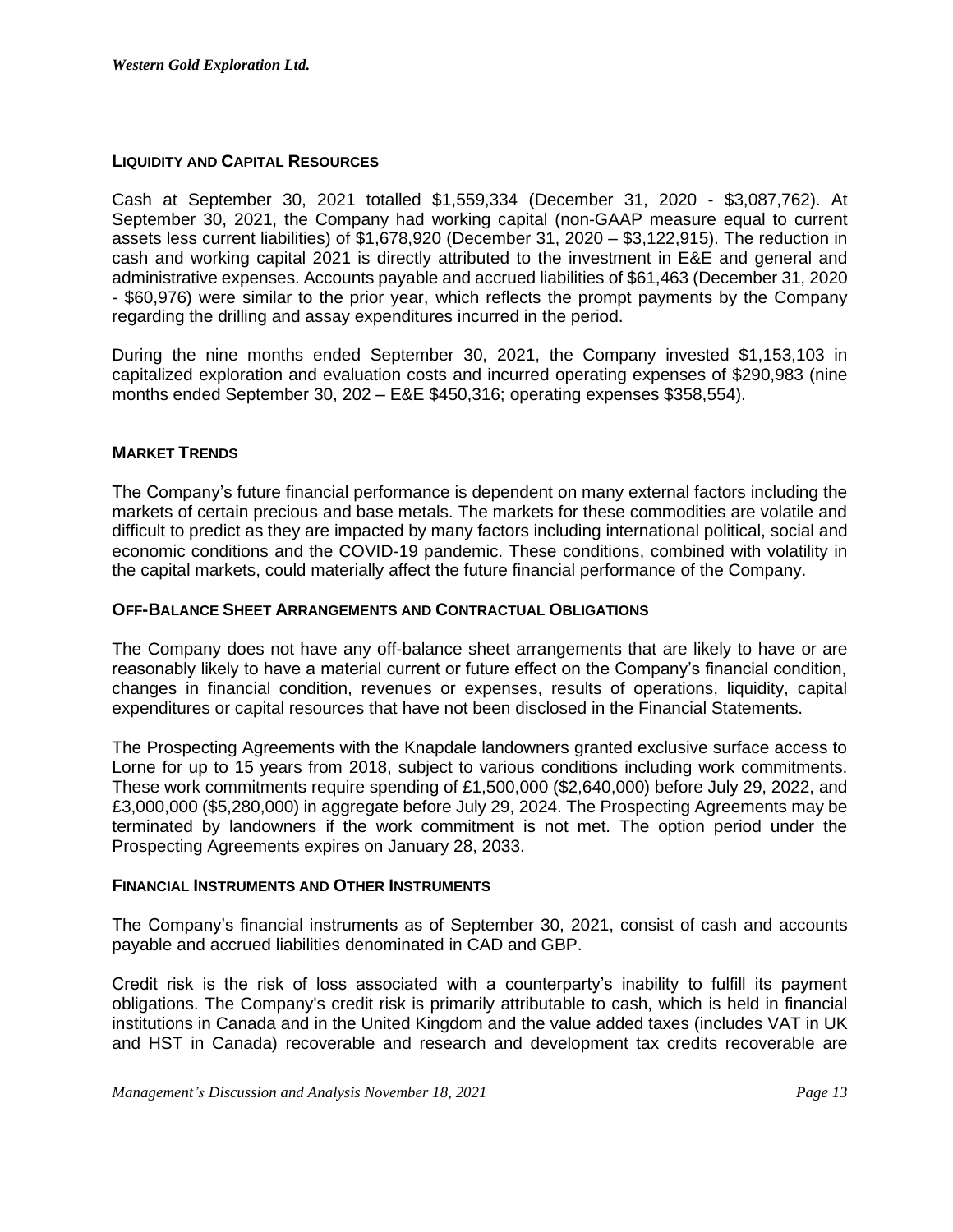collectible from government authorities in the UK and Canada. The Company has no significant concentration of credit risk arising from operations.

The Company's policy includes holding cash and periodically investing excess cash in fixed interest investment-grade short-term deposit certificates and overnight deposits in either Canada or the UK. Management believes the risk of loss to be minimal given the apparent financial strength of the financial institutions with whom the Company transacts.

Management believes that the credit risk concentration with respect to other receivables is minimal.

Interest rate risk is generally associated with the Company's cash balances, which, in the future, may be invested in fixed interest investment-grade short-term deposit certificates and overnight deposits. Future net cash flows from interest income on cash will be affected by interest rate fluctuations. The Company monitors prevailing interest rates and will take appropriate mitigating actions should interest rate risk become material.

Foreign currency risk is generally associated with financial instruments and transactions denominated in non-CAD currencies, such as GBP and EUR. The Company is presently exposed to some foreign exchange risk as it holds its assets and liabilities primarily in CAD and GBP. Since activities may result in future expenditures denominated in GBP and other currencies, the Company will monitor the applicable exchange rates and take the appropriate foreign currency risk mitigation measures.

# **SHARE CAPITAL AS AT NOVEMBER 18, 2021**

At November 18, 2021 and at December 31, 2020, the Company had issued and outstanding common shares without par value of 26,604,705 common shares.

## **CAPITAL MANAGEMENT**

The Company manages capital through its financial and operational forecasting processes. The Company's capital management objectives, policies and processes remained unchanged from the year ended December 31, 2020. As a result of the RTO, the Company became a Tier 2 mining issuer on the TSXV, which improved the Company's processes to manage and obtain additional capital to meet its funding requirements to support the exploration and evaluation activities related to the Knapdale, Lagalochan and other prospective licenses.

# **RISK FACTORS**

The Company's principal activity of mineral exploration and development is considered to be very high risk and the mining industry in general is intensely competitive in all its phases. Companies involved in this industry are subject to many and varied types of risks, including but not limited to, environmental, commodity prices, political and economic. Additional capital will be required to fund continuing operations and advance the exploration and development activities at Knapdale and for other prospective licences.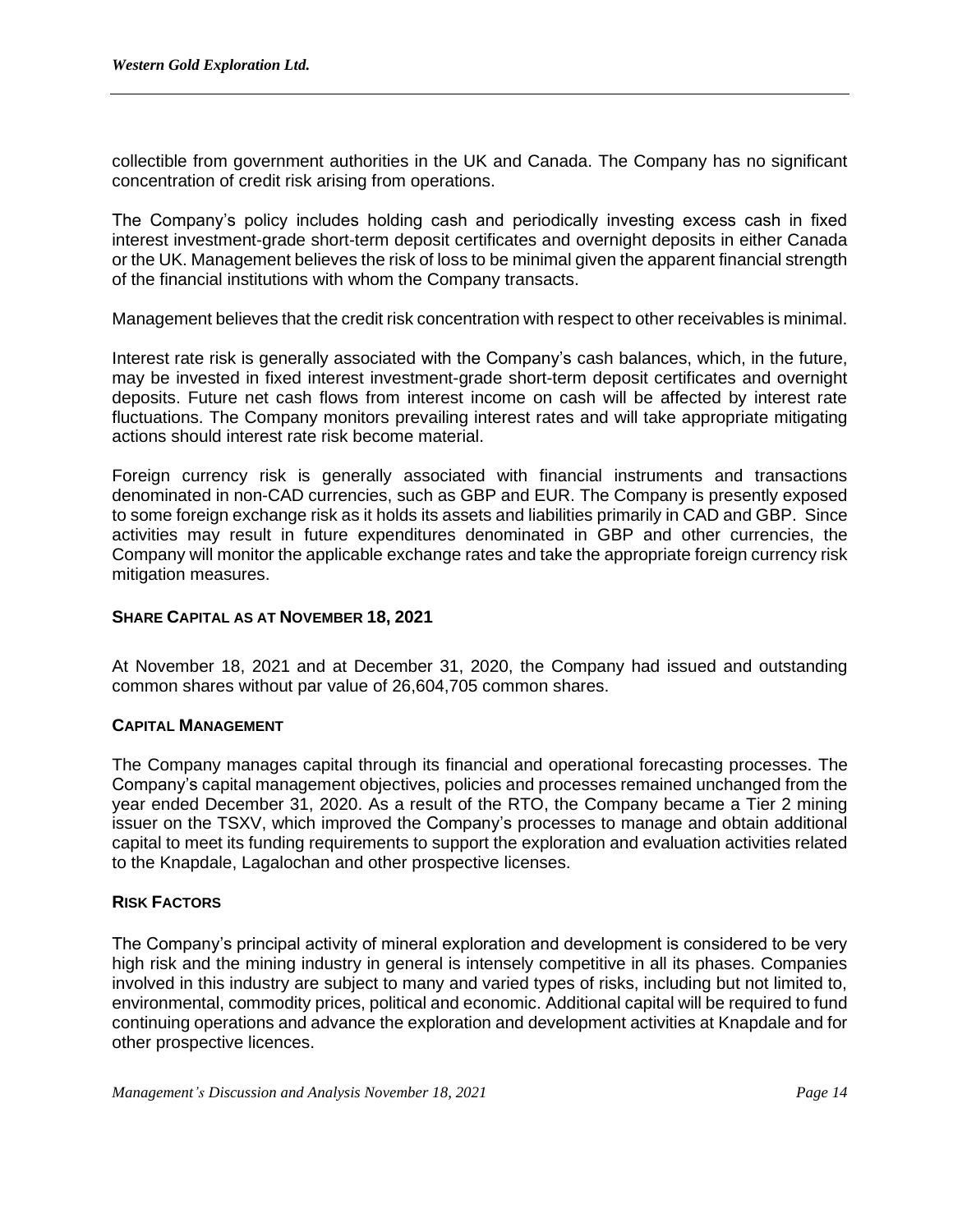The Company's risk factors are consistent with those disclosed and referred to in the Company's consolidated financial statements and MD&A for the year ended December 31, 2020 and filed on SEDAR at [www.sedar.com.](http://www.sedar.com/)

There have been no changes in the risk management or in any of the risk management policies and risk factors since the April 22, 2021 date of the MD&A for the year ended December 31, 2020, except with regard to the potential impact of COVID-19 as noted below.

The Impact of the Current Coronavirus (COVID-19) Pandemic May Significantly Impact the *Company and the Resulting Issuer:* The COVID-19 global health pandemic has had a significant impact on the global economy and commodity and financial markets. To date, a number of mining projects have been suspended as cases of COVID-19 have been confirmed, for precautionary purposes or as governments have declared a state of emergency or taken other actions. If the operation or development of one or more of the properties in which the Company holds an interest is unable to obtain the services required to advance the project, it may have a material adverse impact on the Company's results of operations, financing activities and financial condition. However, easing of government restrictions in the UK facilitated the commencement and execution of the drilling program in Q2 2021.